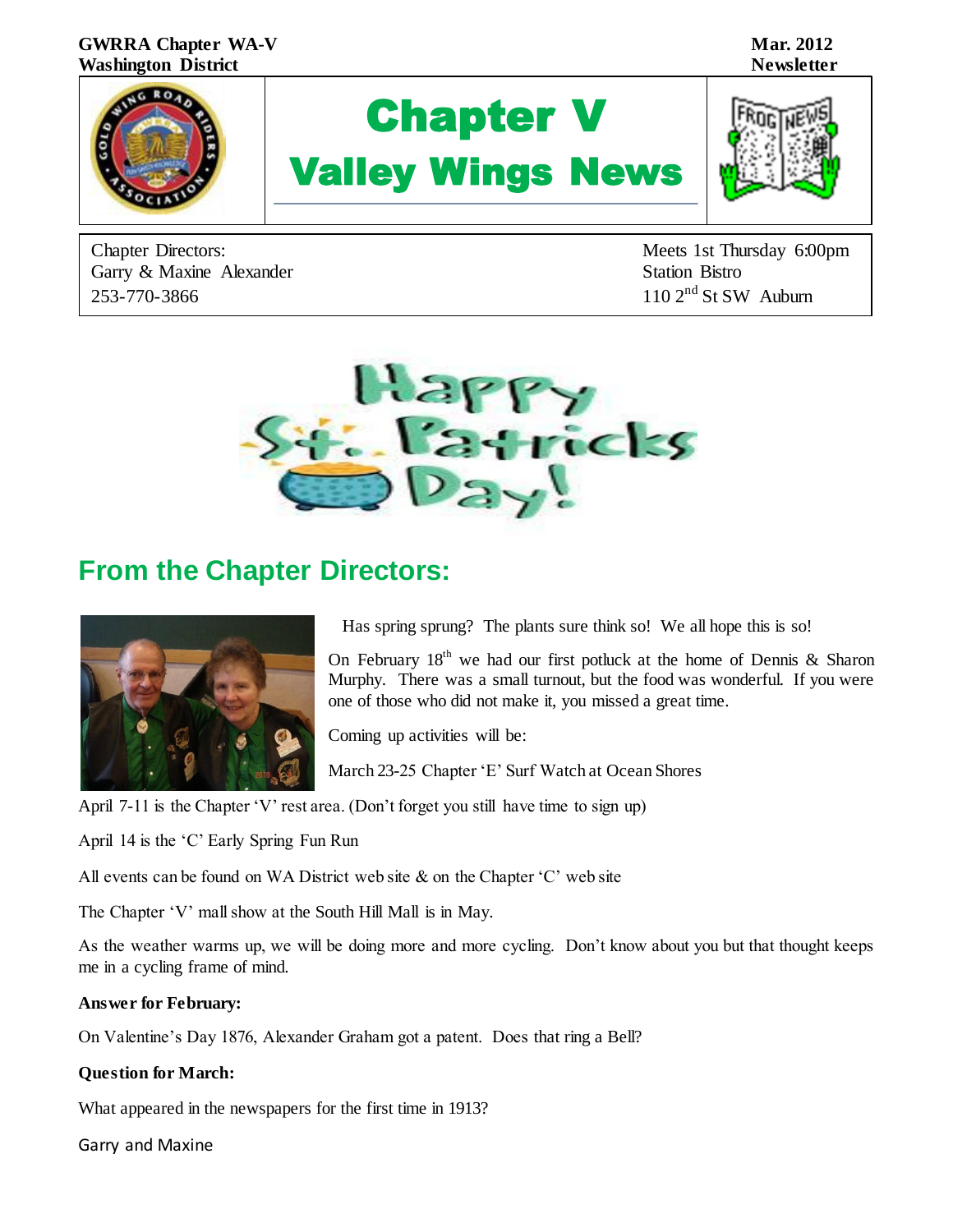

# **FROM ASSISTANT CHAPTER DIRECTORS:**



Greeting Everyone!

 Can't you just smell Spring? I think that there might be a surprise or two but, I believe winter is just about over. I am happy!!!

 So, I just wanted to say a few words about customer service and the businesses that I let get my business. I recently called Gerbing to get a few replacement parts. After talking to the representative on the phone and explaining what I needed he said the parts would be in the mail and there would be no charge. He was very pleasant and professional and it left me with the feeling that I certainly am glad that I purchased Gerbing products. Service after the sale is more important to me than the initial

purchase. It makes me want to be a customer.

 I like going into new businesses and small mom and pop stores to check them out and after that first time, I make a determination on whether or not I will be back. It works the same with GWRRA and its Representatives (us). I like being a part of GWRRA and being with all the friends that I have acquired. I certainly hope that when I meet someone that is visiting for the first time that it gives them the thinking that they want to come back after the sell. Because when you think about it we are all part of this Organization and we are what has to sell it to others. Will they come back after the initial sell? If we have done our jobs correctly then they probably will.

 The art of selling is just making someone believe that you have what they can't live without. It is very much an impulse. Even if someone isn't looking for a home inside of GWRRA we have to make them believe that they can't live without being a part of it. And once they are here, then that is when the service after the sell comes in.

 I joined in 1995 only because I liked what I saw from the outside. Although once I became a member I found it's the people that made me want to come back. Service....if I don't get it, I don't come back.

**Dennis** 

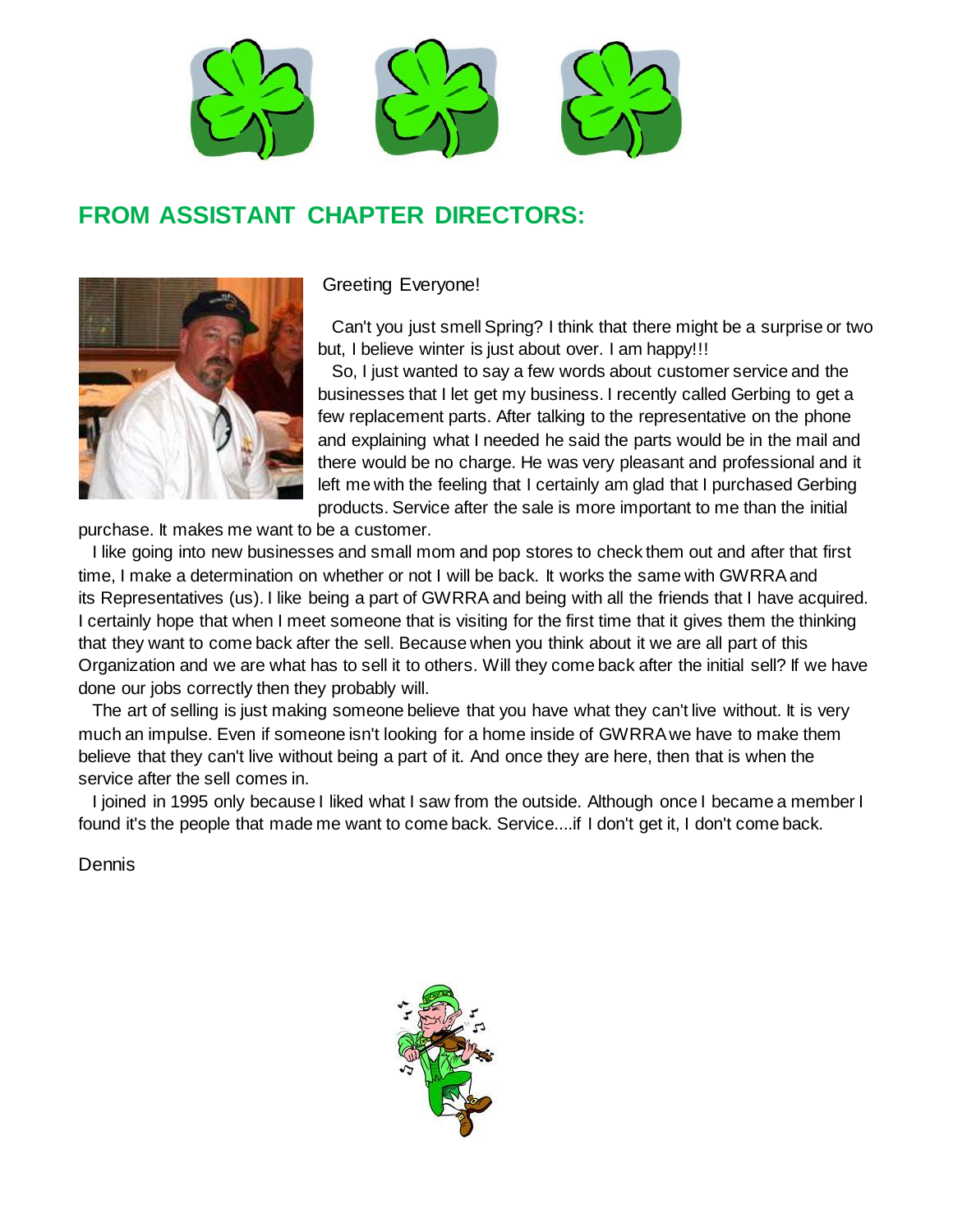### **FROM HONORARY ASSISTANCE CHAPTER DIRECTOR:** Support Your Chapter



 The main topic is still the ice storm or to be more correct would be to say, the clean up after the ice storm. Everywhere you looked there were tree's and branches scattered and piled up along road side ditches, drive ways and yards. Marion and I were fortunate enough to have our very own wood chipper, something every home owner with a lot trees should have, or at least have a helpful neighbor that owns one. We've been chipping for at least seven days, and I can see at least 3 more days of chipping, and that not to mention of the trips to the dump with the pickup with the rubbish that won't go thru the chipper. I can only wonder about

the people who went south for the winter, what will they be coming home to.

 We will be going south to Lacey where we purchased the bike trailer to order the parts to repair the top and front from the damage from the very large branch that crushed down on top of our "new" bike trailer.

 Here we are in March already, have you given any thought to what your trusty steed will be needing for the up and coming riding season. With our Chapter Maintenance/Work Shop coming up shortly, you'd best be thinking about what you would like done. When was your last engine oil change? How about the brake and clutch fluids? Something we hardly think about until we have trouble talking to or listening to our fellow riders on the CB radio. Have you ever had your antenna tuned to the radio? Do you or have you had any electrical problems that may need fixing? The list goes on and on!

 We still have the need for some good chapter members to come forth and sign up for our Rest Stop signup sheet. This year we are not manning the Rest Stop 24 hours around the clock. Only on Saturday night will we go around the clock. The rest of the evenings we will close, say 10:30, 12:00 midnight at most. That means we will open again at 6:30 in the mornings.

Keep the wheels rolling

Ken & Marion



## **From the Chapter Educator:**

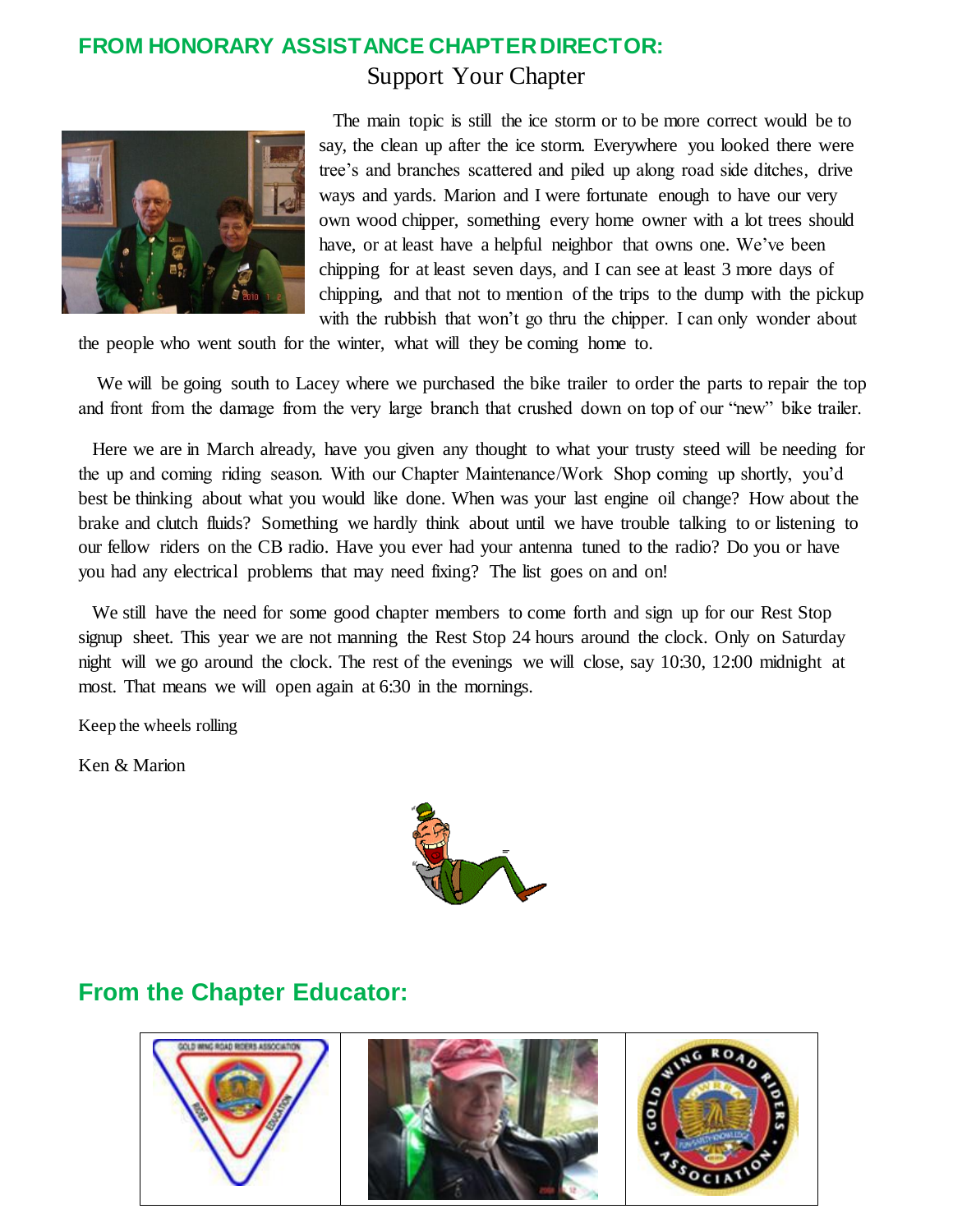#### From the desk of John Doughty GWRRA Chapter Educator Chapter V.

Braking: An attainable reaction time is 0.50 seconds if you're under the age of 30 and a professional driver. If you consider yourself a proficient motorist, your reaction time is 0.75 seconds. The "average" motorist falls into a full 1 second "time to react" mode. For those new and unskilled drivers, you can claim a reaction time of 1.5 seconds. Finally, the group that a lot of us fall into is the "older" motorists (this does hit our egos hard). The "older" folk's reaction time is in the 2 second time frame. The reality is, in the "older" motorist's reaction time, it just takes longer based a lot on experience, sometimes physical restrictions, or other impairments that interfere with that reaction time that comes into play. This 2-second number is "if" or "when" that "older" person finally decides there is danger and need to take action, "NOW!"

Let us now turn that reaction time into a space you might be able to relate to. If you have a reaction time that of the professional driver, at peak performance, they have clocked in a reaction time of .075 seconds, and if they were traveling at 20 miles per hour, they are going to travel 36 feet, or two FULL car lengths until they stop. Of course, all this good stopping distance is providing the tires and the road surface are in "ideal condition" (good rubber, dry surface, no winds, no snow, no ice, no rain, etc., you get the idea).

If you have a reaction time at .075 and set the speed to 60 miles per hour, your stopping distance will be in the range of 194 feet or 12 car lengths of stopping distance. So, with reaction time awareness coming to light, do you remember those previous articles you read about in our newsletters?

I am referring to the 12 second "SEE" (SEARCH, EVALUATE, EXECUTE) rule? Ok, so you did not read those articles, so I will re-iterate: basically, the 12-second rule means looking down the road in 12 second clips, searching for what is going on with the traffic, looking at the side roads, and looking behind you. By analyzing what you see in those 12 short seconds while looking at forward views, you are to make an evaluation of the events ahead of you. That evaluation should allow you time to prepare to react and to EXECUTE, as an avoidance maneuver in time (2 FULL seconds, remember?) to avoid a hazardous situation.

Now, if you combine the 12 second "SEE" rule and maybe accept the fact that "older" motorists take a little more time to react, like a FULL 2 SECONDS, maybe that reaction time and full braking distance will be enough. Of course, that controlled stopping distance is depending upon the miles per hour being traveled, those "ideal" road conditions, and that 12-second car-length open space you think you have. Maybe it will be enough to stop safely. Remember "SEE". Remember a 12-seconds look down the road. Remember 2-seconds of reaction time, and count on the actual braking distance you may need to avoid a collision.

Sincerely,

GWRRA Chapter Educator –

JOHN E. DOUGHTY

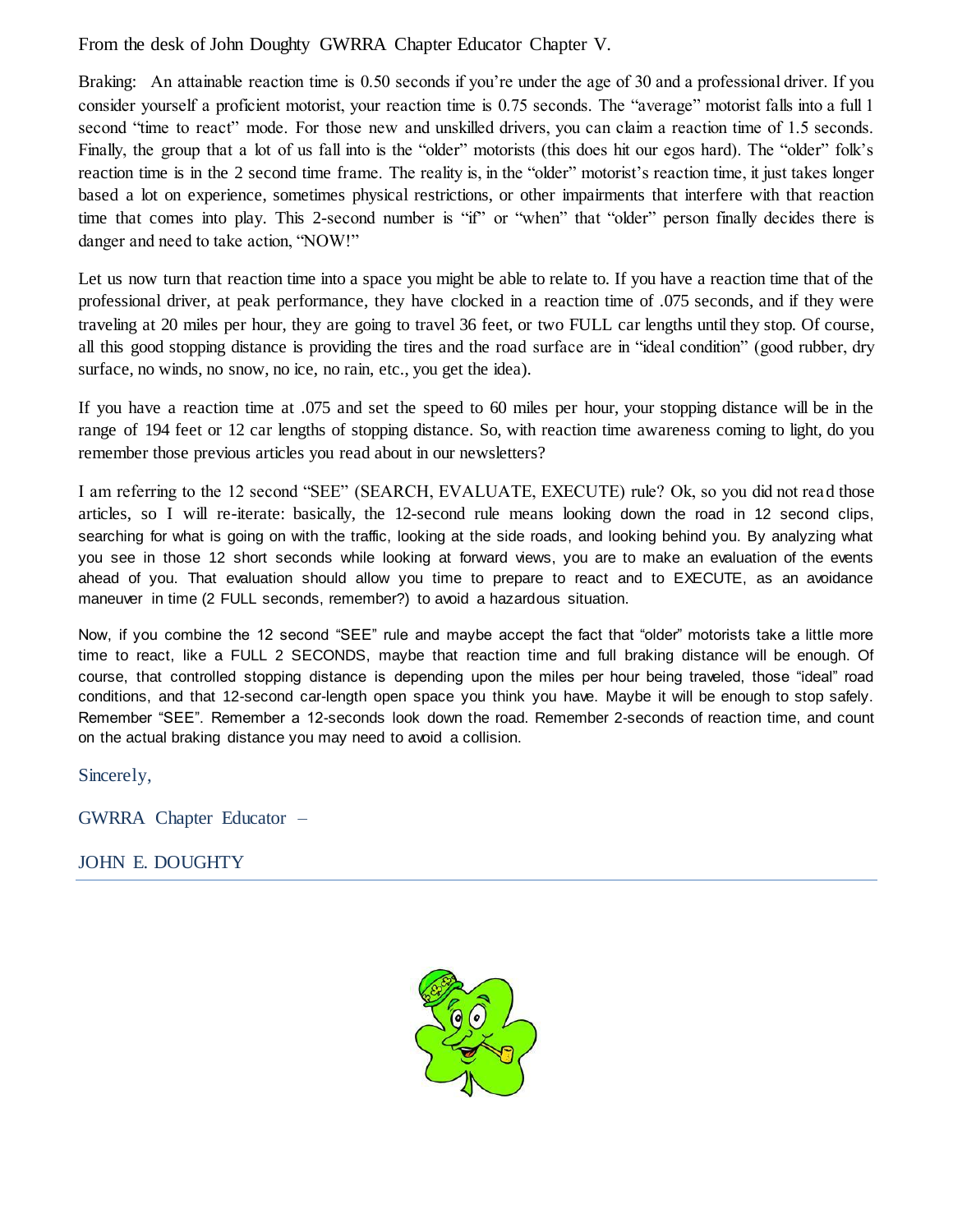# **FROM THE CHAPTER NEWSLETTER EDITORS**





 As most of you know, we are going to start something new at our chapter meetings. Trying to make our gathering a little more interesting with the hopes of increasing attendance of our members and also other chapter's participation.

 First up we will do a new version of "Where's Wingy", only our Wingy will be someone's "membership number". The number will be somewhere within the newsletter and is up to that member to locate his/her number. If

the individual locates and lets Garry know at the current meeting, he/she will be treated to a dinner at said meeting.

The other new game will be brought up at our meeting. Hint It's a marble game. We think you may like it

Don't forget, the last Saturday of the month. (or before)

Keep the articles coming?

Ken/Marion



## **FROM THE CHAPTER SECRETARY**



Feb. 2nd 2012 GWRRA Meeting

Garry Alexander welcomed staff and visitors to the February GWRRA Chapter "V" gathering. Visiting guests included Jerry Weltner, from Wing WA TA and Mike Briese, Bill Holt, and Todd McLain from GWRRA Chapter A.

Garry reviewed events from last month and upcoming February events. Chapter V will be hosting the Federal Way rest area over Easter weekend this year from April 6th to April 11th. Due to short staffing, this year we will close early and only serve coffee and cookies during the days on Monday, Tuesday, and Wednesday.

Other upcoming events are Chapter P's Mall Show in Longview on February 25th and 26th. March 9th to 11th 109166 is Chapter D's Mall Show in Aberdeen. All

Chapter V members are encouraged to plan on visiting these mall shows.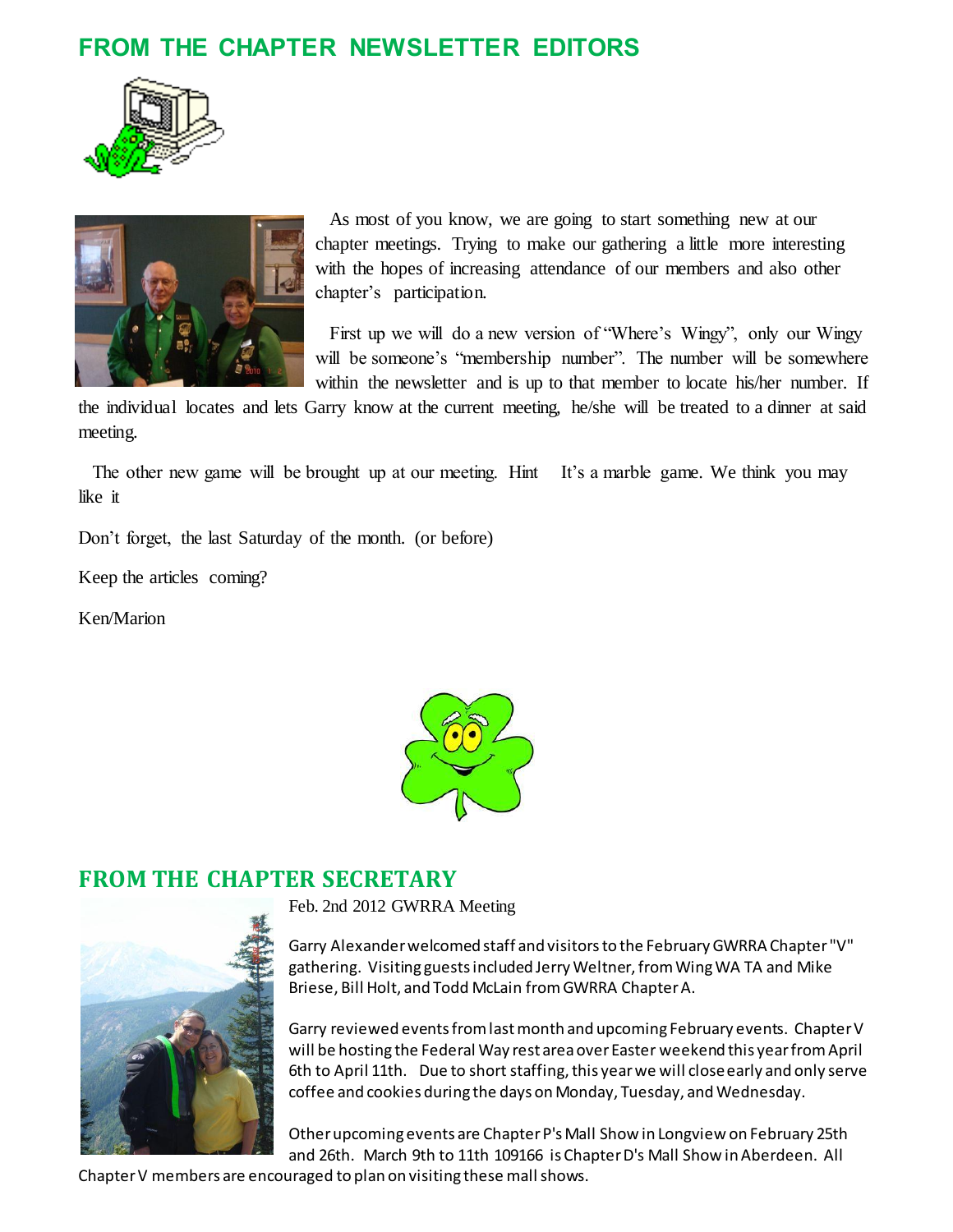Do you every wonder "where is a good place to ride?" Jerry Weltner spoke on the Wing Washington event and all the fun and interesting places to ride and see on this year's ride. With registration you get a detailed map. At the end of the riding season, a banquet is held and prizes, prizes, prizes are given away. This is a great way to see different areas of our state.

In March Chapter V will once again have our maintenance workshop where we spend time preparing our bikes for the upcoming riding season. John Doughty reminded everyone that besides getting our bike ready, we need to also prepare ourselves mentally and physically.

Ed Miller's name was drawn for the Chapter Member Color Drawing. Sorry you missed it Ed. 50/50 was won by our visitor, Mike Briese. Congratulations Mike.

Jan Ljunggren

--



#### **From the chapter couple of the year:**



 Well gang, have you noticed the daylight hours are getting longer each day? It not only helps bring the plants in our flower beds to life, but helps put a longer charge on our sidewalk solar powered lights. That's not such a big deal since I usually don't venture outside after dark anyway – but they are ornamental.

The snow has melted and now if the rain would stop long enough I could get out for a nice ride. I have ventured up to Everett to visit with my daughter and granddaughters a couple times, but I want to do some touring through the

countryside like we did on New Year's Day. Jim Johnson, our chapter ride coordinator, has been itching to put some rides together – but really needs our input to determine what sort of rides we would like.

We have several rides (covered wagons are optional) to several other chapters in our state for Mall Shows, etc. Hopefully we can get a group of us to participate on these rides and see what they have to offer – along with just socializing. I am anxious to see some of my old friends and make some new ones. We also have some dinner and house socials planned on our ride calendar. Our last one was at Dennis and Sharon Murphy's place. Not a big turnout, but that meant more culinary delights to enjoy – BBQ chicken and ribs were the main course. We pigged out even though we were scheduled to attend a luau later that evening. Some stuff is just too good to pass up. Great job, Sharon!

We encourage everyone to take a little time away from their otherwise busy schedules and smell some flowers along with spending some time with friends and family. That's where the fun can be found.

Smile often and ride safely.

Vic & Sharon WAV Couple of the Year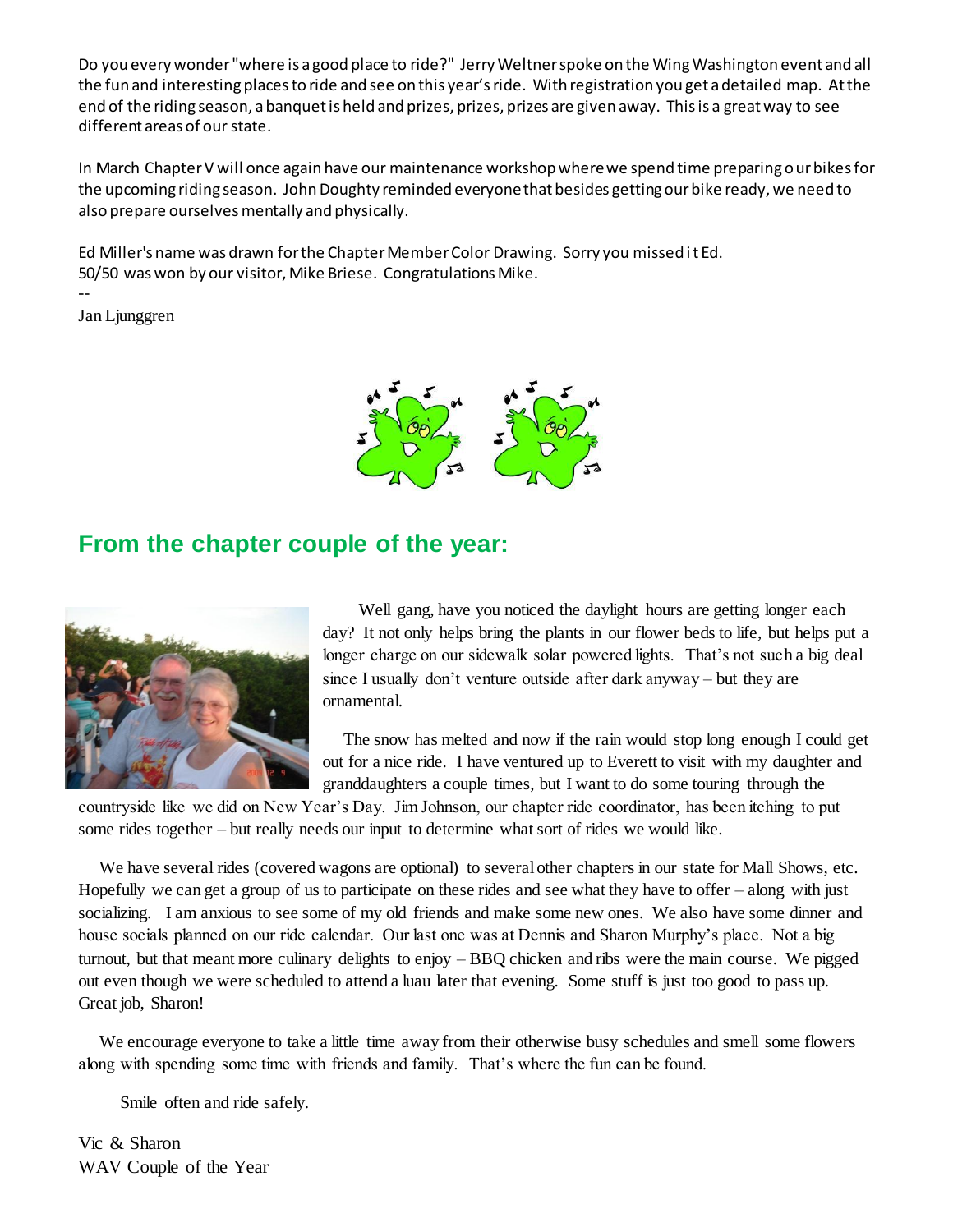## **FROM THE CHAPTER TECHNICAL ADVISOR:**





So, do you know what March 24th is? Garry does!! He says that it is the day after I am supposed to get my Wing off the lift at Ken's.

 Ken and I have been working on my bike. We started with just changing the rear tire but it never ends there. I also had a water leak and so it starts. You know when one thing leads to another. But I have to face it that the Wing has been a great bike. The maintenance has always been done by Ken and myself. It has gotten me down the road for the last 14 years with very few problem. What a motorcycle! So, I am doing all of the maintenance on mine so it's done and we can work on yours at our annual Workshop on March 24th. With the wealth of knowledge of our members

and the manuals, we can do almost anything to get your Wing ready for the riding season*. If you will be changing you fluids please bring gallon containers to put the old fluids in.*

We want everyone to have a safe and enjoyable riding season. So bring your Wing and oil and filters and your appetite for a great time at Ken and Marions. And remember that if you haven't ridden your bike in a while check your tires before coming over

Dennis.





# Recipe Corner:

#### **Pear Crisp**

**Prep Time**: 15 minutes

**Cooking Time**: 40 - 45 minutes

**Topping**

- 1/4 cup splenda
- 3 graham crackers
- 1/4 cup light butter
- 1 tsp ground cinnamon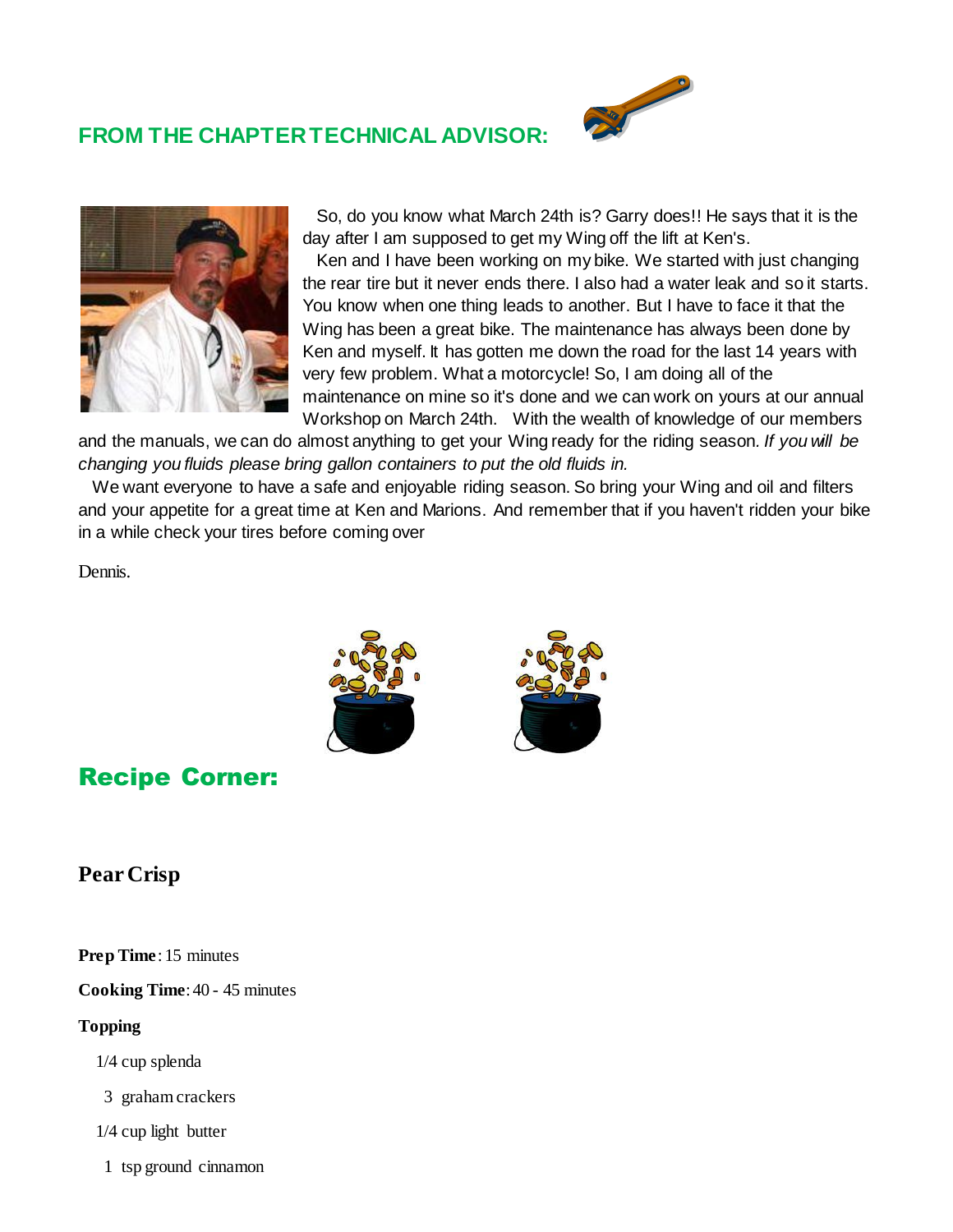2 Tbsp all-purpose floor

#### **Filling**

- 3 cup peeled and sliced Bartlett pears
- 2 Tbsp all-purpose floor
- 1/4 cup splenda
- 1 Tbsp lemon juice
- 3 Tbsp water
- 1/2 tsp ground cinnamon
- 1. Preheat oven to 350 deg F. Coat an 8" X 8" backing dish with cooking spray. Set aside
- 2. To make topping: place Splenda, graham crackers, butter, cinnamon, and flour in food

processor. Blend until crumbly. Set aside

3. To make filling: In large bowl, gently toss together pears, flour, Splenda, lemon, juice, water, and cinnamon. Place in pre-pared baking dish. Cover with topping.

4. Bake 40 to 45 minutes or until bubbling around edges. Serve warm.

**Makes 6 servings**.

# **CHAPTER BIRTHDAYS CHAPTER ANNIVERSARYS**



Paul Cecil – 8<sup>th</sup> Terri Harter – 23rd Bradley Parr – 6th